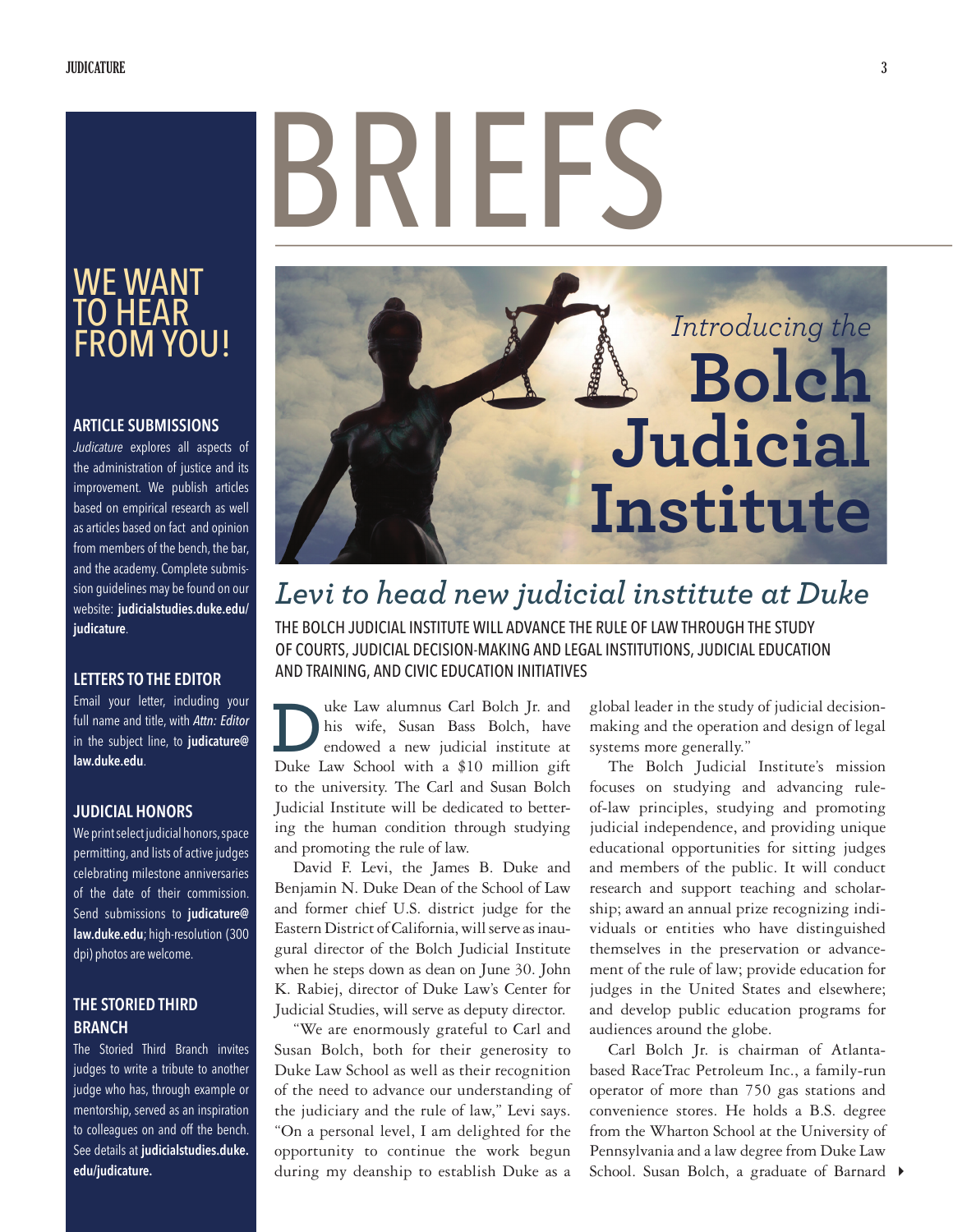## $\mathcal{P}$

### **CARL BOLCH JR. AND SUSAN BASS BOLCH**

### **On the rule of law, an impartial judiciary, and self-serve gasoline**

ust a few years after he took over his family's business operating gas **J**stations — and not long after graduating from law school at Duke — Carl Bolch Jr. made what some called a crazy decision: to offer self-serve gasoline at the pump.

"People said I would lose money, that customers would just drive off after pumping gas," he recalls. At the time, just a few companies were offering self-service, and most were in the West and Southwest. For many Southern states, self-service gasoline was unheard of and, in some cases, barred by law. But Bolch pressed on, making his gas stations the first in Alabama, Georgia, and Florida to offer self-service and working to change laws where needed. "We not only didn't lose money, it was the best business decision I ever made," he says.

People didn't drive off. They pumped gas and came inside to pay. And then

College of Columbia University and Georgetown University Law Center, is an attorney who has served as general counsel of RaceTrac Petroleum and is a member of its board of directors.

Levi, who has been dean of Duke Law School since 2007, has a long record of leadership in the law and law reform efforts. As a judge, he was appointed by the Chief Justice of the United States to serve as chair of two Judicial Conference committees, and more recently he chaired the American Bar Association's Standing Committee on the American Judicial System and co-chaired the North Carolina Commission on the Administration of Law and Justice. In May 2017, he became president of the American Law Institute.

As chief U.S. district judge for the Eastern District of California, Levi had chambers in Sacramento. He was appointed to the federal bench in

they started buying other items while inside. Today RaceTrac Petroleum Inc. is a \$9-billion family business operating more than 750 stores in 12 Southern states. And self-serve gasoline is the standard in all but two states in the U.S.

Why did self-service work? Why didn't people just drive off? For Bolch, the answer is obvious.

"It comes down to the rule of law," he says — a system of laws and understood repercussions for breaking those laws that frames our business and personal interactions and creates a moral code of behavior that the vast majority of us not only observe but cherish.

Bolch, who earned a B.S. from the Wharton School of Business and took over his father's small gas station business shortly after graduating from Duke Law School in 1967, sees his success as the direct result of the strength of the rule of law in the United States. That view has been reinforced by interna-



1990 by President George H.W. Bush. Before becoming a judge, he served as U.S. attorney, appointed in 1986 by President Ronald Reagan. He is a graduate of Harvard College and Stanford Law School.

Rabiej, who has served as director of the Center for Judicial Studies since 2011, was previously executive directional travel — a passion he shares with his wife, Susan Bass Bolch, a lawyer and former RaceTrac general counsel who now sits on the company's board of directors.

"Our interest in the rule of law and what it does domestically and globally stems from our curiosity in our travels," he says. "We make two trips around the world each year. The people themselves don't seem to change that much, but their prosperity, their society, their situations change drastically depending on the strength of the legal framework.

"I have had success in business that I couldn't have dreamed I'd have, largely because of a system built on the rule of law and a society that respects the rule of law. It is the foundation for the stability of society, human rights, a growing economy and flourishing culture and artistic life."

Establishing a multidisciplinary institute devoted to protecting and advanc-

tor and director of judicial outreach for The Sedona Conference. Prior to that, he served for 20 years as chief of the Rules Committee Support Office of the Administrative Office of United States Courts, which staffs the six rules committees of the U.S. Judicial Conference.

Duke University has committed to raise or otherwise provide \$10 million in matching funds to augment the Bolches' gift and amplify the Institute's interdisciplinary reach. The Institute will build on the strengths of Duke's Center for Judicial Studies, established in 2011 and supported by a \$5 million grant from The Duke Endowment, and will assume and further develop several of the Center's programs, including the Master of Judicial Studies, a unique advanced degree for sitting federal, state, and international judges offered at Duke since 2013; the Duke Conference series, which brings together lawyers,